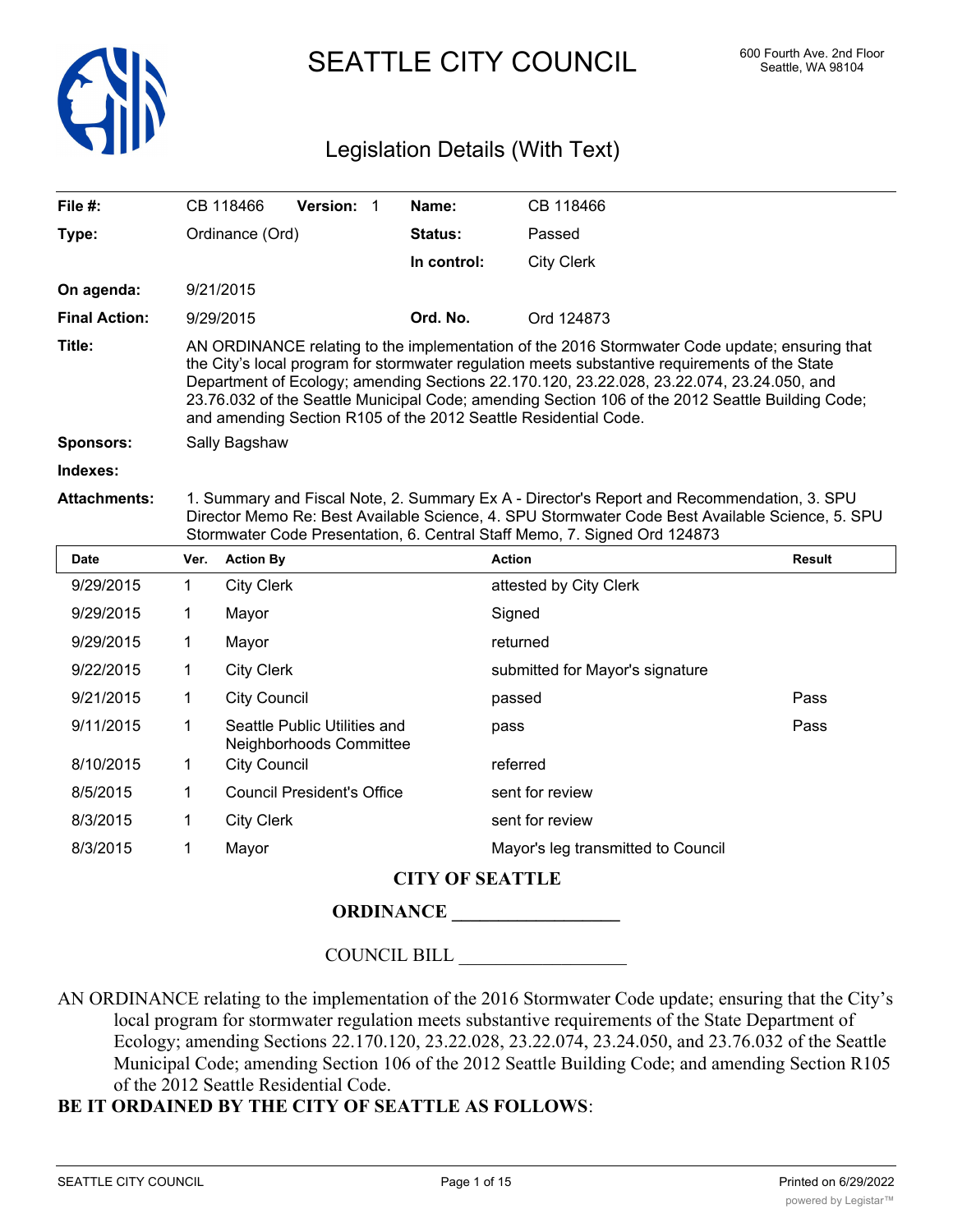#### **File #:** CB 118466, **Version:** 1

Section 1. Section 23.22.028 of the Seattle Municipal Code, last amended by Ordinance 123963, is amended as follows:

#### **23.22.028 Effect of preliminary plat approval**

A. Except as provided in Section 22.800.100, ((A))approval of the preliminary plat shall constitute authorization for the subdivider to develop the subdivision facilities and improvements as required in the approved preliminary plat. Development shall be in strict accordance with the plans and specifications as prepared or approved by the Director of Transportation and subject to any conditions imposed by the Hearing Examiner.

B. If the Hearing Examiner approves of the applicant proceeding with more than one final plat pursuant to subsection 23.22.054.B, then approval of the preliminary plat shall constitute approval for the use of multiple final plats.

C. Except as provided in Section 22.800.100, ((N))no subdivision requirements that become effective after the approval of a preliminary plat for a subdivision shall apply to such subdivision unless the Hearing Examiner determines that a change in conditions created a serious threat to the public health or safety.

Section 2. Section 23.22.074 of the Seattle Municipal Code, last amended by Ordinance 124378, is amended as follows:

#### **23.22.074 Council determination of final plat**

A. The Council shall determine:

- 1. Whether a final plat is in substantial conformance with the approved preliminary plat;
- 2. Whether the requirements imposed when the preliminary plat was approved have been met;

3. Whether the bond, if required by the City, is sufficient in its terms to assure completion of improvements;

4. Whether the covenant described in subsection 23.22.070.E.2, if required, has been executed in form and substance acceptable to the Council; and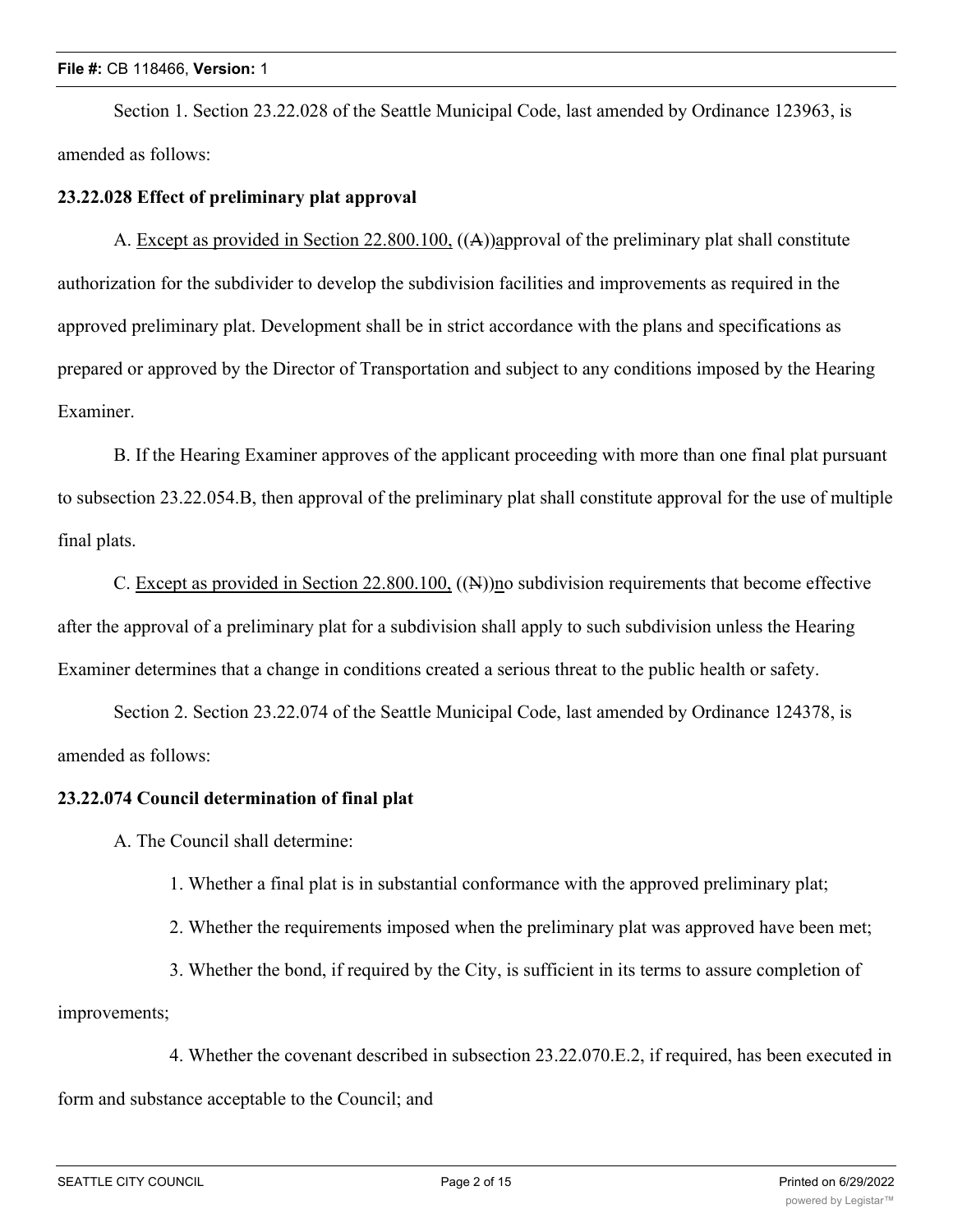5. Whether the requirements of state law and the Seattle Municipal Code that were in effect at the time of preliminary plat approval, or such other requirements as provided in Section 22.800.100, have been satisfied by the sub-divider.

B. The Council shall approve by ordinance, disapprove, or return the proposed final plat. If the Council approves the plat, it shall inscribe and execute its written approval on the face of the plat, and the Director of Transportation shall transmit the original plat to the King County Recorder for filing, and forward one copy to the Director and one copy to the County Assessor. At least one copy of the approved final plat shall be retained in the files of the Director of Transportation.

Section 3. Section 23.24.050 of the Seattle Municipal Code, last amended by Ordinance 121476, is amended as follows:

## **23.24.050 Director's decision**((**.**))

A. If the Director determines that the provisions of this Chapter 23.24 are satisfied, or may be satisfied upon compliance with specified conditions, the Director shall inform the applicant in writing of the decision to approve the application and the conditions of the approval, if any, and may return the proposed short plat to the applicant for modification or correction. When the Director has determined that: (1) the short plat contains the certificates, dedication instruments, and statements of approval required by state law and this  $((e))$ Chapter  $23.24$ ;(( $\epsilon$ )) (2) the short plat and all legal descriptions are technically correct((,)); and (3) review procedures pursuant to Chapter 23.76 have been concluded, the short plat shall be filed for record with the King County Director of Records and Elections. Except for purposes of appeal, no short plat or short subdivision granted approval by the Director shall be deemed to have final approval until filed.

B. The decision of the Director on a short subdivision is subject to the further review procedures established under the Master Use Permit process, Chapter 23.76.

C. Except as provided in Section 22.800.100, ((A))a short plat shall be governed by the terms of approval of the Director's decision, and any lots created thereunder shall be deemed to meet lot requirements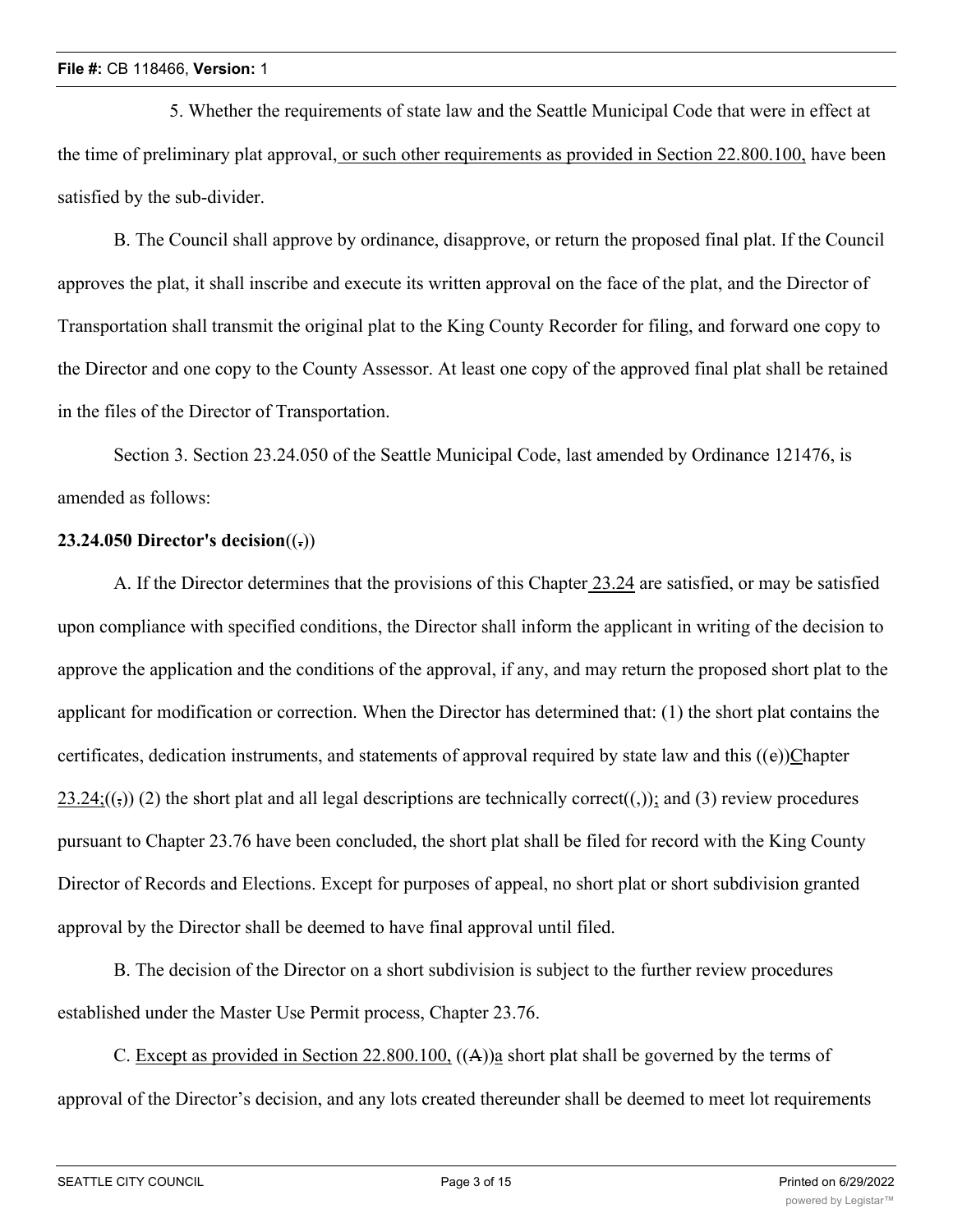imposed by this Land Use Code for a period of no less than five  $((\text{5}))$  years unless the City Council finds that a change in circumstances has occurred.

Section 4. Section 23.76.032 of the Seattle Municipal Code, last amended by Ordinance 124747, is amended as follows:

### **23.76.032 Expiration and renewal of Type I and II Master Use Permits**

- A. Type I and II Master Use Permit expiration
	- 1. An issued Type I or II Master Use Permit expires three years from the date a permit is

approved for issuance as described in Section 23.76.028, except as follows:

a. A Master Use Permit with a shoreline component expires pursuant to WAC 173-27-

090.

b. A variance component of a Master Use Permit expires as follows:

1) Variances for access, yards, setback, open space, or lot area minimums granted as part of a short plat or lot boundary adjustment run with the land in perpetuity as recorded with the King County Recorder.

2) Variances granted as separate Master Use Permits pursuant to subsection 23.76.004.G expire three years from the date the permit is approved for issuance as described in Section 23.76.028 or on the effective date of any text amendment making more stringent the development standard from which the variance was granted, whichever is sooner. If a Master Use Permit to establish the use is issued prior to the earlier of the dates specified in the preceding sentence, the variance expires on the expiration date of the Master Use Permit.

c. The time during which pending litigation related to the Master Use Permit or the property subject to the permit made it reasonable not to submit an application for a building permit, or to establish a use if a building permit is not required, is not included in determining the expiration date of the Master Use Permit.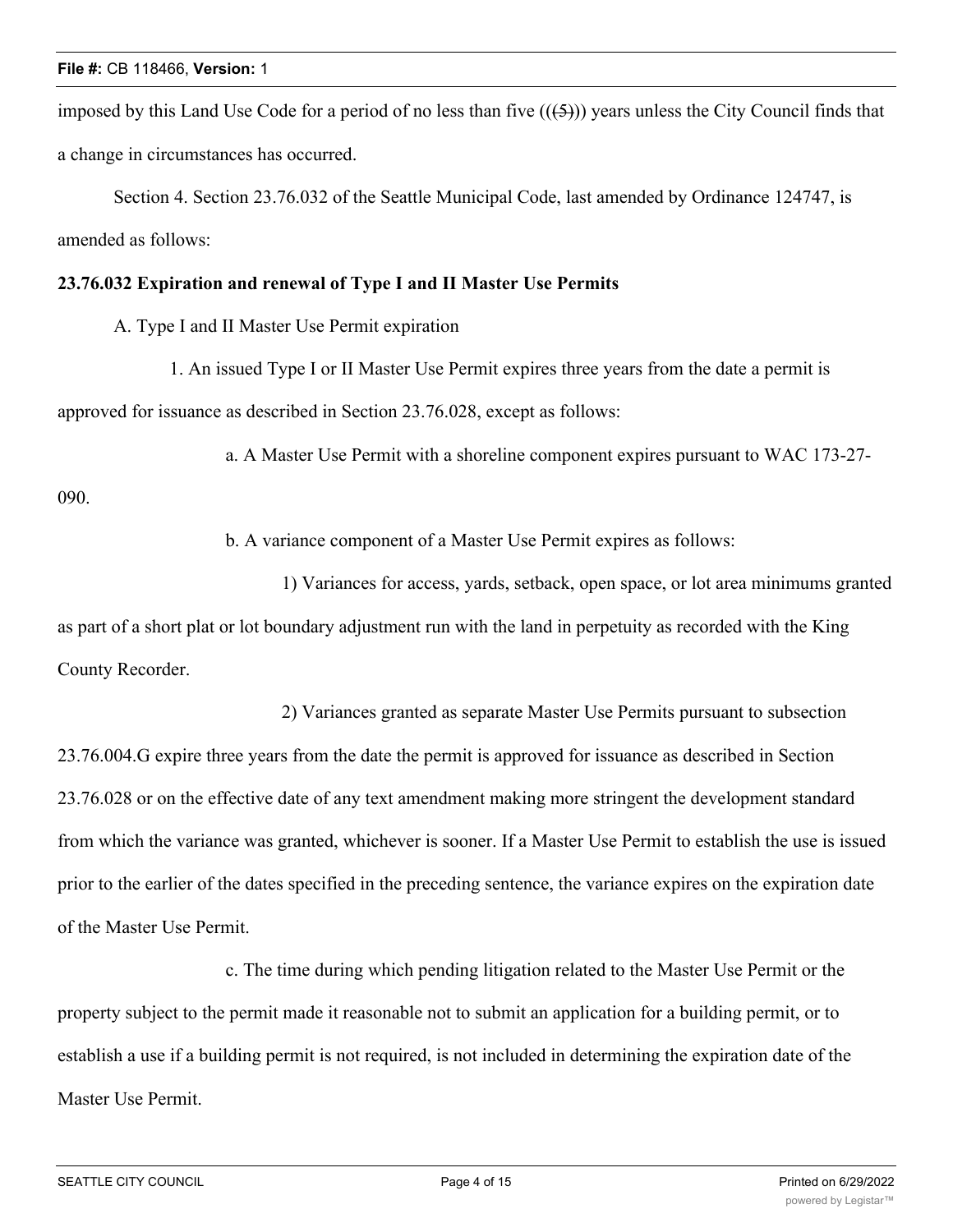d. Master Use Permits with a Major Phased Development or Planned Community Development component under Sections 23.47A.007, 23.49.036, or 23.50.015 expire as follows:

1) For the first phase, the expiration date shall be three years from the date the permit is approved for issuance;

2) For subsequent phases, the expiration date shall be determined at the time of permit issuance for each phase, and the date shall be stated in the permit.

e. Permits for uses allowed under Section 23.42.038, and temporary, interim, or intermittent use permits issued pursuant to Section 23.42.040, and transitional encampment interim use permits issued under Section 23.42.056, expire on the date stated in the permit.

f. Except as otherwise provided in this subsection 23.76.032.A.1.f, Master Use Permits for development pursuant to Sections 23.49.180 and 23.49.181 expire on the date set by the Director in the Master Use Permit decision, which date may be a maximum of 15 years from the date the Master Use Permit is approved for issuance. The Director shall consider the complexity of the project, economic conditions of the area in which the project is located, and the construction schedule proposed by the applicant in setting the expiration date. If no expiration date is set in the Master Use Permit decision, the expiration date is three years from the date a permit is approved for issuance.

1) In order for the Director to set the Master Use Permit expiration date, the

applicant shall:

a) Submit with the application a site plan showing a level of detail

sufficient to assess anticipated impacts of the completed project; and

b) Submit a proposed schedule for complying with the conditions necessary to gain the amount of extra floor area and the extra height sought for the project.

2) The expiration date of the Master Use Permit may be extended past the expiration date set in the Master Use Permit decision or the date established in this subsection 23.76.032.A.1.f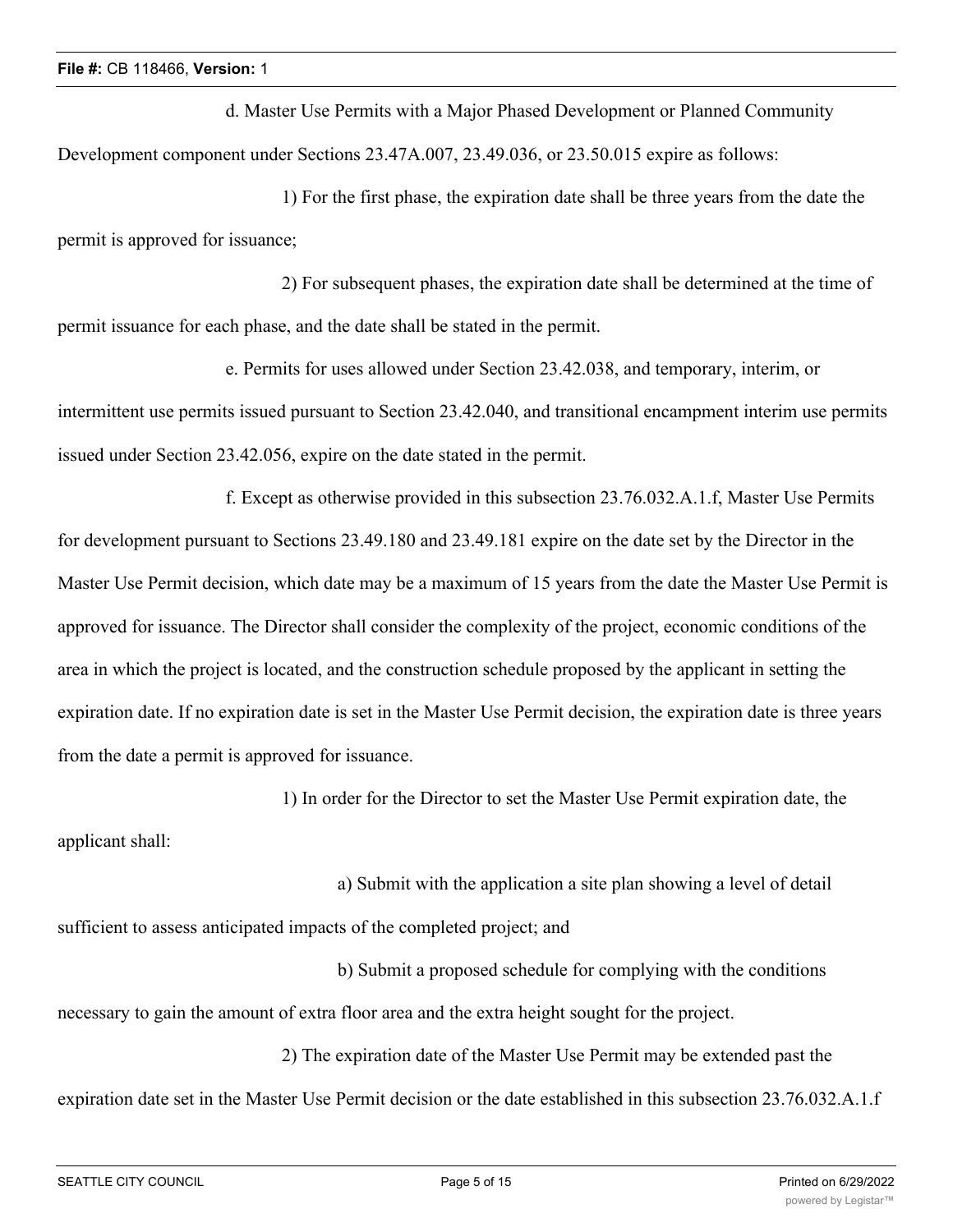if:

a) On the expiration date stated in the Master Use Permit decision, a

building permit for the entire development has been issued, in which case the Master Use Permit is extended for the life of the building permit if the Master Use Permit would otherwise expire earlier, or

b) A complete application for a building permit that either is for the entire development proposed pursuant to Section 23.49.180, or is for construction to complete the entire development proposed pursuant to Section 23.49.180 is:

i) submitted before the expiration date of the Master Use Permit;

and

ii) made sufficiently complete to constitute a fully complete

building permit application as defined in the Seattle Building Code <sup>[2]</sup>, or for a highrise structure regulated under Section 403 of the Seattle Building Code, made to include the complete structural frame of the building and schematic plans for the exterior shell of the building, in either case before the expiration date of the Master Use Permit, in which case the Master Use Permit is extended for the life of the building permit issued pursuant to the application if the Master Use Permit would otherwise expire earlier.

g. For a Master Use Permit that is either issued or approved for issuance after June 1, 2006 and that is not subject to subsection 23.76.032.A.1.a, 23.76.032.A.1.c, or 23.76.032.A.1.e, the applicant or permit holder may elect in writing to have the Master Use Permit expire pursuant to this subsection 23.76.032.A.1.g. A Master Use Permit subject to this subsection 23.76.032.A.1.g expires six years from the date a permit is or was approved for issuance as described in Section 23.76.028, except as follows:

1) A variance component of a Master Use Permit expires as follows:

a) Variances for access, yards, setback, open space, or lot area minimums granted as part of a short plat or a lot boundary adjustment run with the land in perpetuity as recorded with the King County Recorder.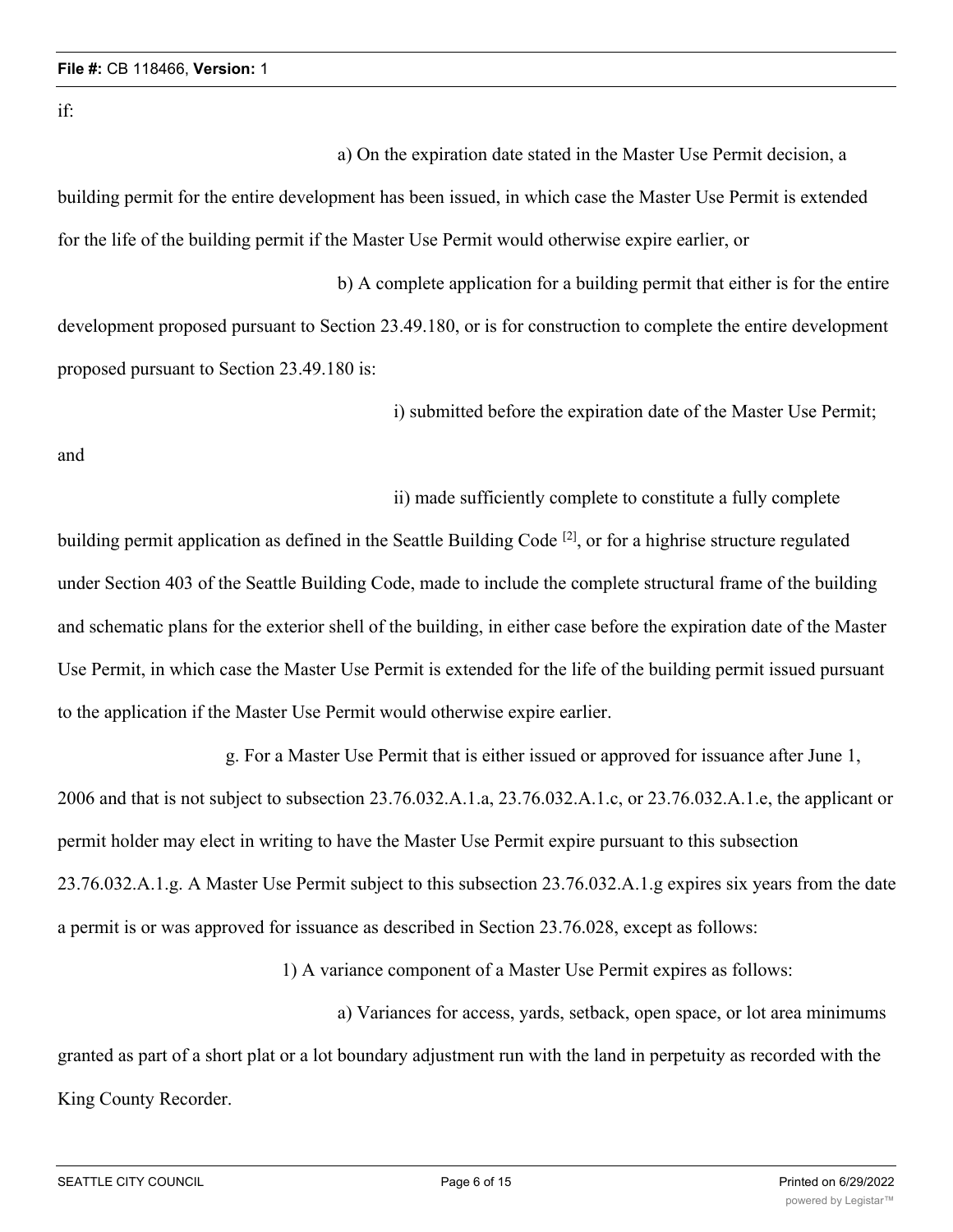b) Variances granted as separate Master Use Permits pursuant to subsection 23.76.004.G expire six years from the date the permit is approved for issuance as described in Section 23.76.028 or on the effective date of any text amendment making more stringent the development standard from which the variance was granted, whichever is sooner. If a Master Use Permit to establish the use is issued prior to the earlier of the dates specified in the preceding sentence, the variance expires on the expiration date of the use approval.

2) Master Use Permits with a Major Phased Development or Planned Community Development component under Sections 23.47A.007, 23.49.036, or 23.50.015 expire as follows:

a) For the first phase, the expiration date shall be six years from the date the permit is approved for issuance;

b) For subsequent phases, the expiration date shall be determined at the time of permit issuance for each phase and stated in the permit.

h. The permit expires earlier pursuant to Section 22.800.100.

2. On the expiration date determined as provided in subsection 23.76.032.A.1, a Master Use Permit expires unless one of the conditions in this subsection 23.76.032.A.2 exists:

a. A building permit is issued before the expiration date, in which case the Master Use Permit shall be extended for the life of the building permit.

b. A valid and fully complete application for a building permit is submitted prior to the

Master Use Permit expiration date and a building permit is subsequently issued. In such cases, the Master Use Permit shall be extended for the life of the building permit.

c. For projects that do not require a building permit, the use has been established prior to the expiration date and is not terminated prior to that date by abandonment, change of use, or otherwise. In such cases the Master Use Permit expires when the use permitted by the Master Use Permit is terminated by abandonment, change of use, or otherwise.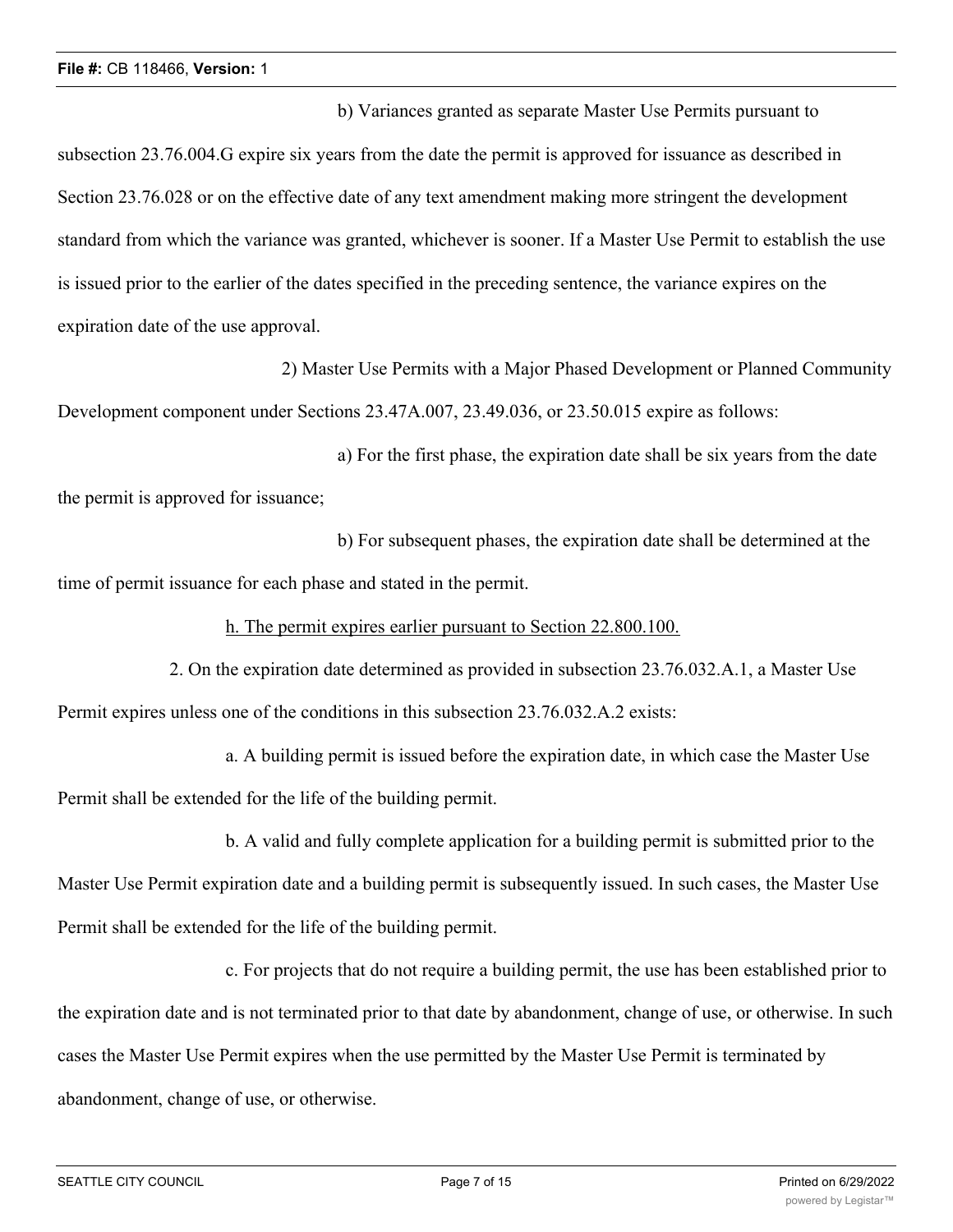d. The Master Use Permit is renewed pursuant to subsection 23.76.032.C.

e. A Major Phased Development or Planned Community Development component is part of the Master Use Permit, in which case subsection 23.76.032.A.1.d applies.

f. The Master Use Permit is for development subject to Section 23.49.180, in which case the provisions in subsection 23.76.032.A.1.f apply.

B. If a Master Use Permit is issued for a project, a building permit is issued for the project, and the project is constructed pursuant to the building permit, conditions of or incorporated in the Master Use Permit shall remain in effect, notwithstanding expiration of the Master Use Permit pursuant to 23.76.032.A, until the project is demolished or until an earlier date on which (1) the condition by its terms expires or is fully satisfied  $((\tau))$ ; (2) the condition is removed through a permitting decision( $(\tau)$ ); or (3) if the condition was imposed as to a specific use within the project, that use is terminated.

C. Master Use Permit Renewal $((.)$ 

1. Except for Major Phased Development permits, the Director shall renew issued Master Use Permits for projects that are in conformance with applicable regulations, including but not limited to land use and environmentally critical areas regulations and SEPA policies in effect at the time renewal is sought. Except as provided in subsections 23.76.032.C.2 and 23.76.032.C.3, Master Use Permit renewal is for a period of two years. A Master Use Permit shall not be renewed beyond a period of five years from the original date the permit is approved for issuance. The Director shall not renew issued Master Use Permits for projects that are not in conformance with applicable regulations in effect at the time renewal is sought.

2. If an application for a building permit is submitted before the end of the two year term of renewal, and is subsequently issued, the Master Use Permit shall be extended for the life of the building permit.

3. The Director may renew a Master Use Permit for the temporary relocation of police and fire stations issued pursuant to Section 23.42.040 for a period not to exceed 12 months.

4. The Director may renew a Master Use Permit for a transitional encampment interim use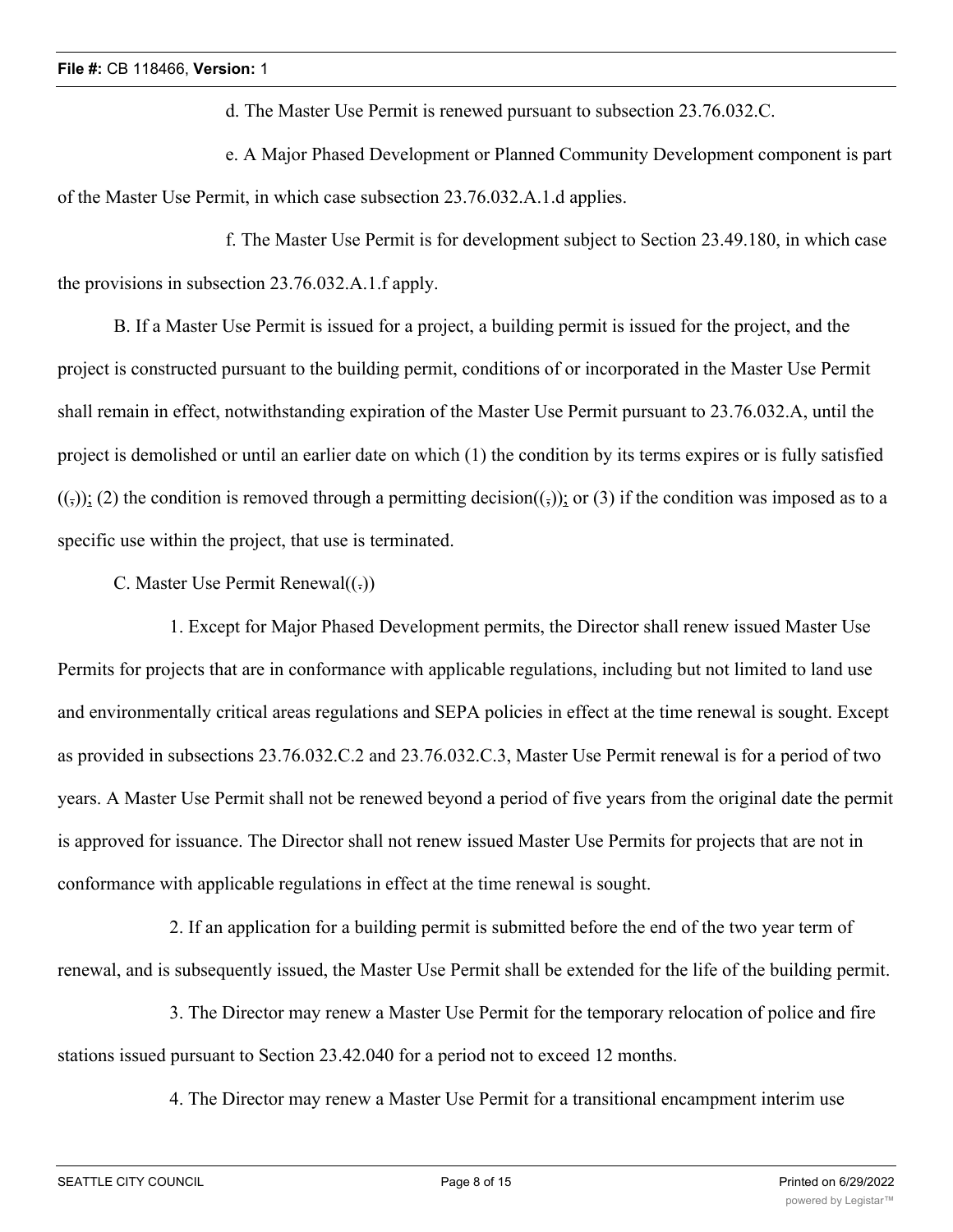issued according to Section 23.42.056.E one time for up to one year.

Section 5. Section 106 of the 2012 Seattle Building Code, last amended by Ordinance 124616, is amended as follows:

## **SECTION 106**

### **BUILDING PERMITS**

#### **\*\*\***

**106.9 Expiration of permits.** Authority to do the work authorized by a permit expires 18 months from the date of issuance. An *approved* renewal extends the life of a permit for an additional 18 months from the prior expiration date. An *approved* reestablishment extends the life of the permit for 18 months from the date the permit expired.

### **Exceptions:**

- 1. Initial permits for major construction projects that require more than 18 months to complete may be issued for a period that provides reasonable time to complete the work, according to an *approved* construction schedule. The *building official* may authorize a permit expiration date not to exceed three years from the date of issuance, except when there is an associated Shoreline Substantial Development permit in which case the *building official* may authorize an expiration date not to exceed the life of the Shoreline permit.
- 2. The *building official* may issue permits which expire in less than ((eighteen))18 months if the *building official* determines a shorter period is appropriate to complete the work.

This section is subject to the limitations in Seattle Municipal Code Section 22.800.100, Stormwater Code.

**106.10 Renewal of permits.** Permits may be renewed and renewed permits may be further renewed by the *building official* if the following conditions are met:

1. Application for renewal is made within the 30 day period immediately preceding the date of expiration of the permit; and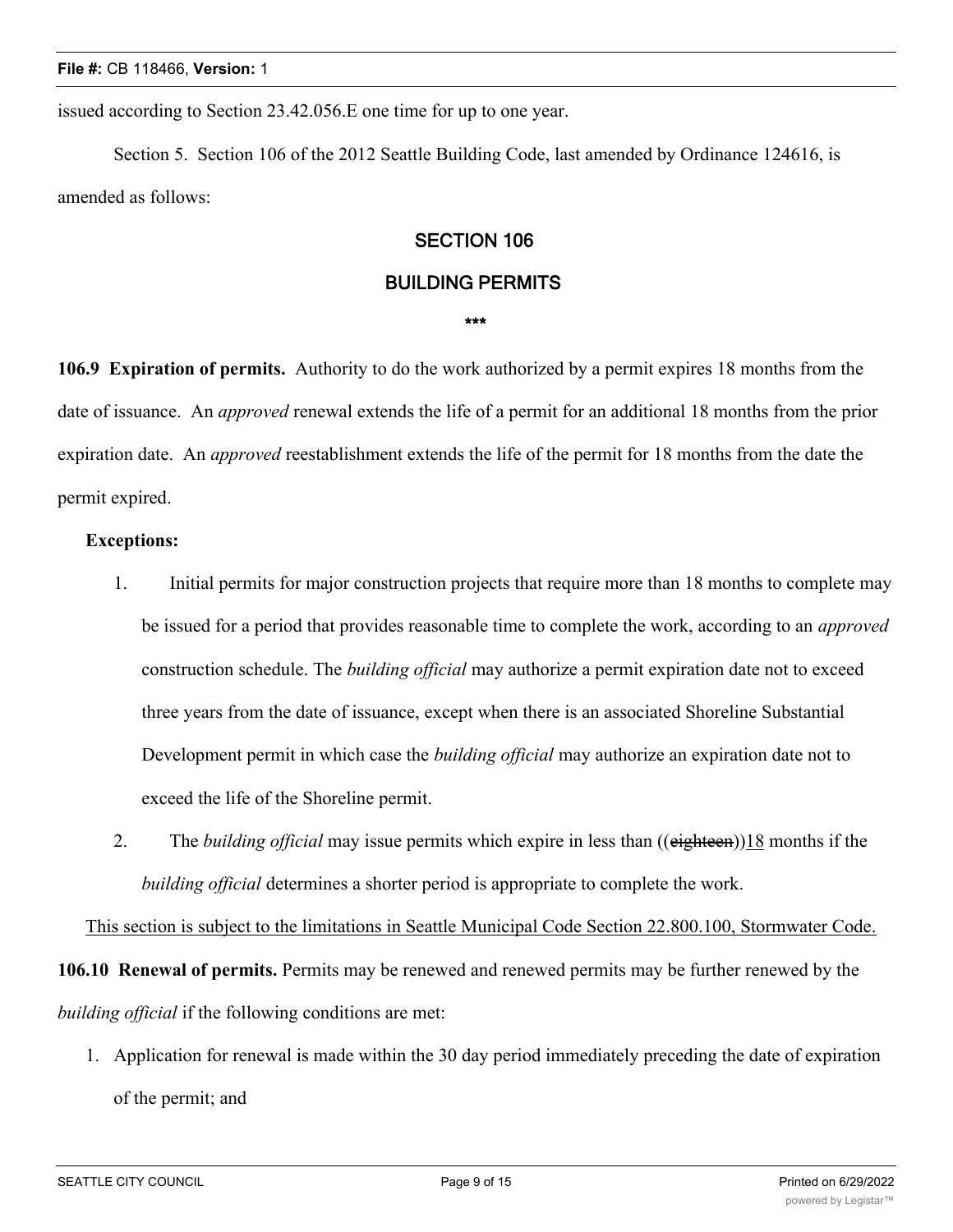- 2. If the project has had an associated discretionary Land Use review, the land use approval has not expired; and
- 3. If an application for renewal is made more than 18 months after the date of mandatory compliance with a new or revised edition of the Seattle Building Code, the permit shall not be renewed unless:
	- 3.1 The *building official* determines that the permit complies, or is modified to comply, with the Seattle Building, Mechanical, Fuel Gas, Energy, Stormwater, Side Sewer and Grading codes in effect on the date of application for renewal; or
	- 3.2 The work authorized by the permit is substantially underway and progressing at a rate *approved* by the *building official*. "Substantially underway" means that normally required building inspections have been *approved* for work such as foundations, framing, mechanical, insulation and finish work that is being completed on a continuing basis; or
	- 3.3. Commencement or completion of the work authorized by the permit is delayed by litigation, appeals, strikes or other extraordinary circumstances related to the work authorized by the permit, beyond the permit holder's control, subject to approval by the *building official*( $\epsilon$ ); and
- 4. If an application for renewal is made on or after January 1, 2016, the permit shall not be renewed unless: (a) the *building official* determines that the permit complies, or is modified to comply, with the Seattle Stormwater Code in effect on the date of application for renewal; or (b) construction has started. For purposes of this provision, "started construction" means the site work associated with and directly related to the *approved* project has begun. For example, grading the project site to final grade or utility installation constitutes the start of construction; simply clearing the project site does not.

**106.11 Reestablishment of expired permits.** A new permit is required to complete work if a permit has expired and was not renewed.

**Exception**: A permit that expired less than one year prior to the date of a request for reestablishment may be reestablished upon approval of the *building official* if it complies with Section 106.10, Items 2, ((and)) 3,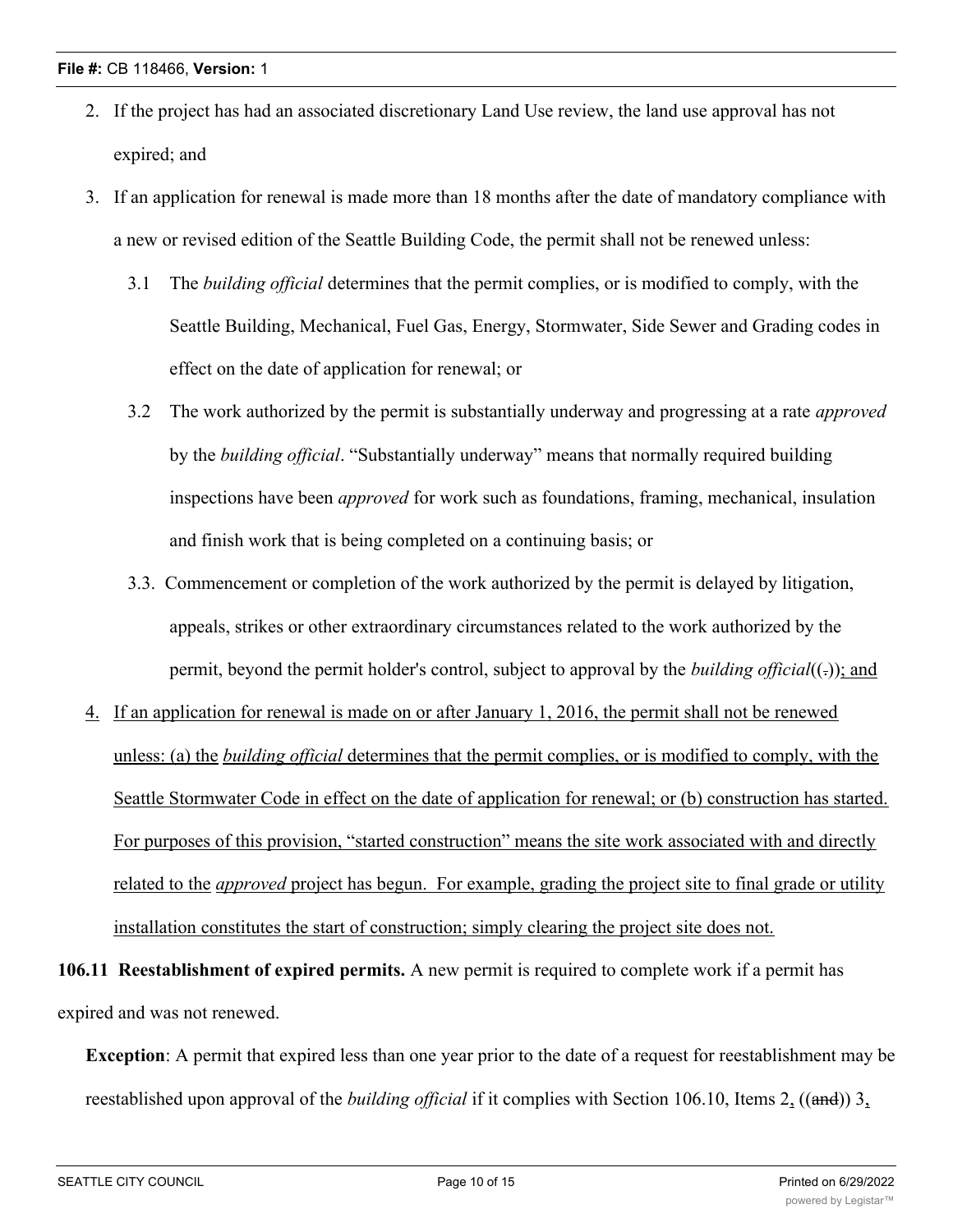and 4 above. Once re-established the permit will not be considered to have expired. The new expiration date of a reestablished permit shall be determined in accordance with Section 106.9.

\*\*\*

\*\*\*

Section 6. Section R105 of the 2012 Seattle Residential Code, last amended by Ordinance 124613, is amended as follows:

**R105.9 Expiration of permits.** Authority to do the work authorized by a permit expires 18 months from the date of issuance. An approved renewal extends the life of the permit for an additional 18 months from the prior expiration date. An approved reestablishment extends the life of the permit for 18 months from the date the permit expired.

### **Exceptions:**

- 1. Initial permits for major construction projects that require more than 18 months to complete may be issued for a period that provides reasonable time to complete the work, according to an approved construction schedule. The *building official* may authorize a permit expiration date not to exceed three years from the date of issuance, except when there is an associated Shoreline Substantial Development permit in which case the *building official* may authorize an expiration date not to exceed the life of the Shoreline permit.
- 2. The *building official* may issue permits which expire in less than ((eighteen))18 months if the *building official* determines a shorter period is appropriate to complete the work.

This section is subject to the limitations in Seattle Municipal Code Section 22.800.100, Seattle Stormwater Code.

**R105.10 Renewal of permits.** Permits may be renewed and renewed permits may be further renewed by the *building official* if the following conditions are met:

1. Application for renewal is made within the 30 day period immediately preceding the date of expiration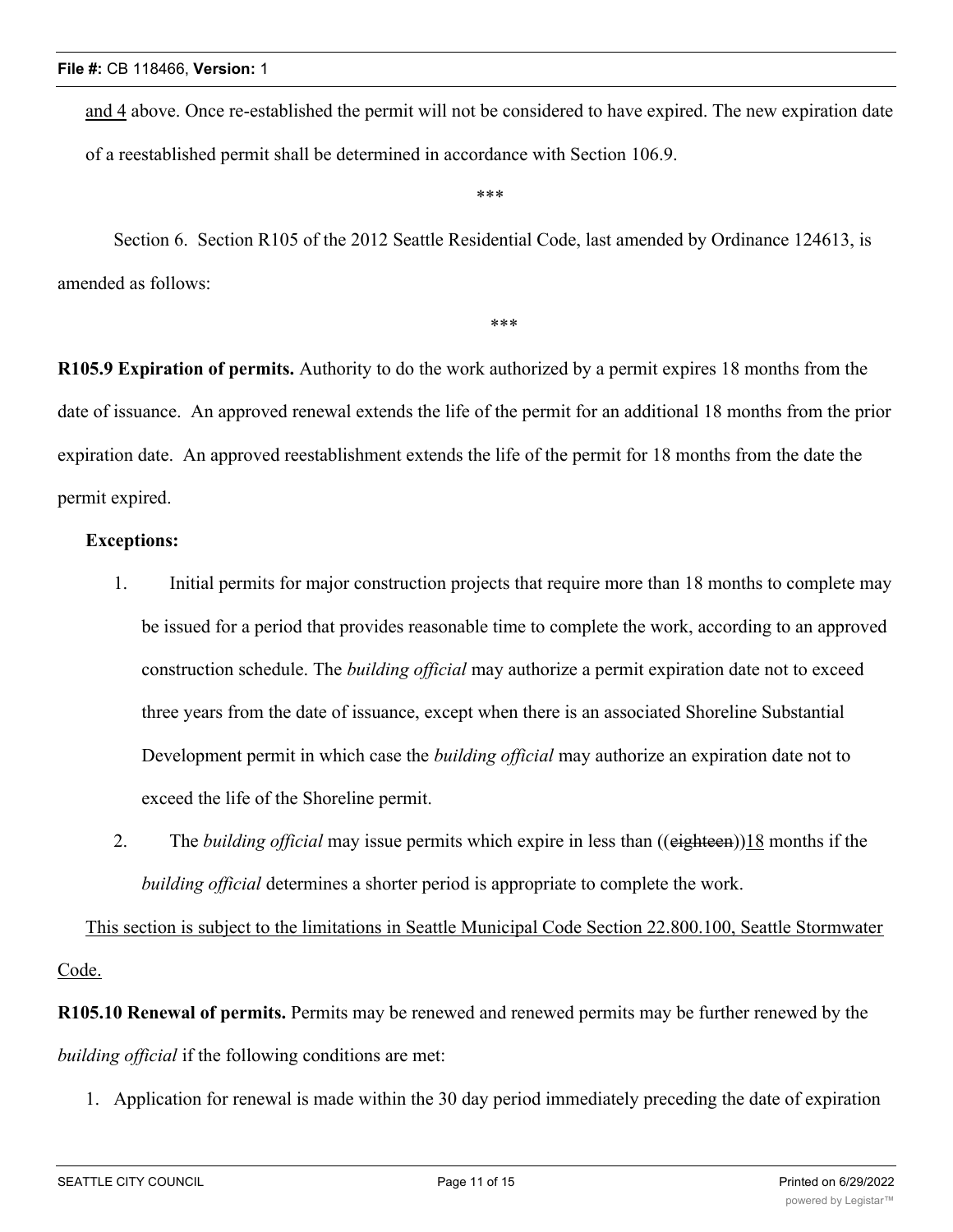of the permit; and

- 2. If the project has had an associated discretionary Land Use review, the land use approval has not expired; and
- 3. If an application for renewal is made more than 18 months after the date of mandatory compliance with a new or revised edition of the *Seattle Residential Code* the permit shall not be renewed unless:
	- 3.1. The *building official* determines that the permit complies, or is modified to comply, with the Seattle Residential, Energy, Stormwater, Side Sewer and Grading codes in effect on the date of application for renewal; or
	- 3.2. The work authorized by the permit is substantially underway and progressing at a rate approved by the *building official*. "Substantially underway" means that normally required building inspections have been approved for work such as foundations, framing, mechanical, insulation and finish work that is being completed on a continuing basis; or
	- 3.3. Commencement or completion of the work authorized by the permit is delayed by litigation, appeals, strikes or other extraordinary circumstances related to the work authorized by the permit beyond the permit holder's control, subject to approval by the *building official*.
- 4. When an application for renewal is submitted on or after January 1, 2016, the permit shall not be renewed unless: (a) the *building official* determines that the permit complies, or is modified to comply, with the Seattle Stormwater Code in effect on the date of application for renewal; or (b) construction has started. For purposes of this provision, "started construction" means that the site work associated with and directly related to the approved project has begun. For example, grading the project site to final grade or utility installation constitutes the start of construction; simply clearing the project site does not. **R105.11 Reestablishment of expired permits.** A new permit is required to complete work if a permit has

expired and was not renewed.

**Exception:** A permit that expired less than one year prior to the date of a request for reestablishment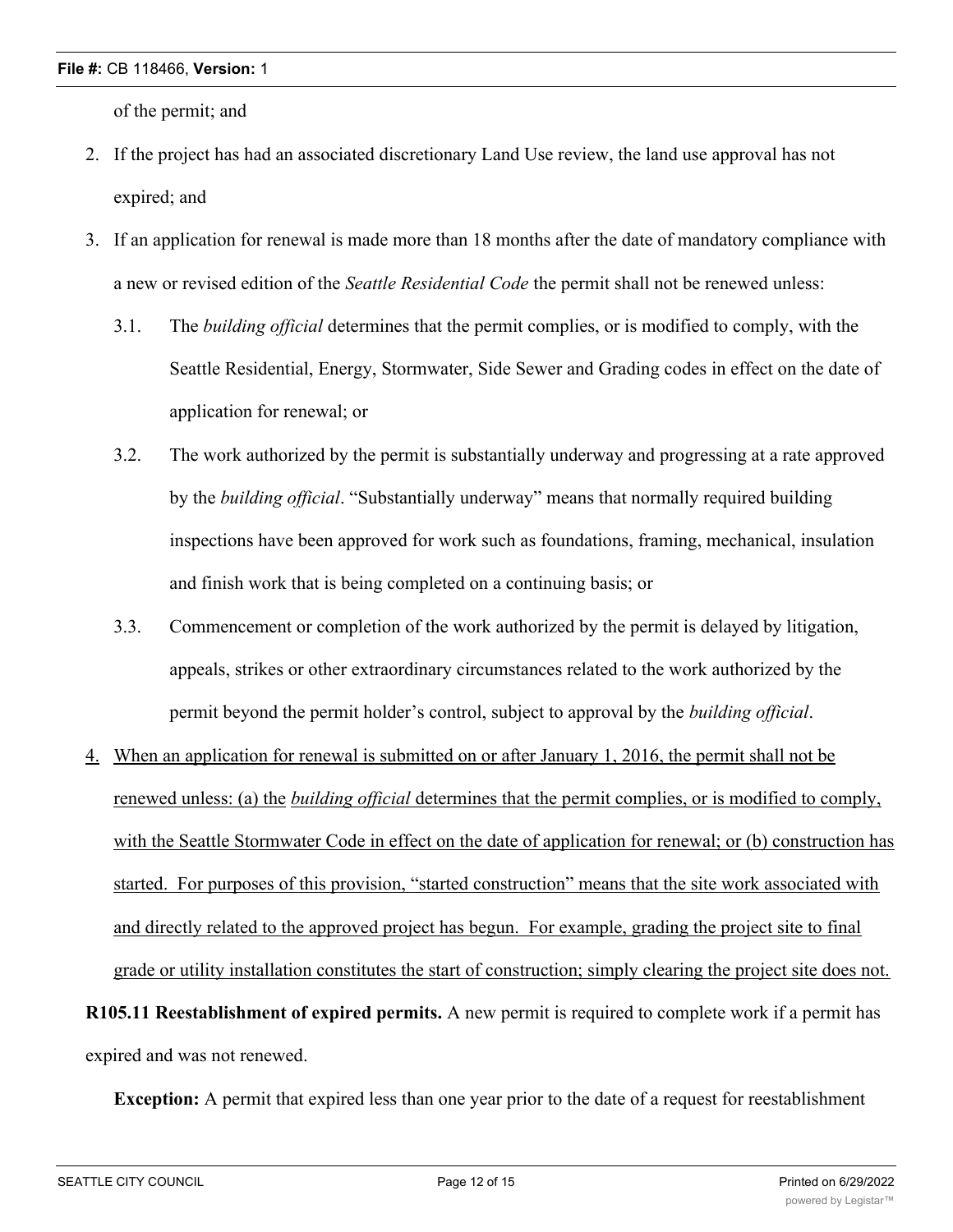may be reestablished upon approval of the *building official*, if it complies with Section R105.10, Items 2,  $((and))$  3, and 4 above. Once re-established the permit will not be considered to have expired. The new expiration date of a reestablished permit shall be determined in accordance with Section R105.9.

**\*\*\***

Section 7. Section 22.170.120 of the Seattle Municipal Code, last amended by Ordinance 124617, is amended as follows:

## **SMC 22.170.120 Expiration and** ((**R**))**renewal of** ((**G**))**grading** ((**P**))**permit**

A. Applicability of codes. Subsections 22.170.120.B through 22.170.120.D apply to applications for grading permits that are not components of building permits. Expiration and renewal of grading components of building permits shall occur pursuant to the applicable provisions of the Seattle Building Code or the Seattle Residential Code.

B. Expiration. Authority to do the work authorized by a grading permit expires 18 months from the date of issuance unless otherwise stated in the permit. Where advisable to satisfy the requirements or purposes of this code, the Director may issue nonrenewable grading permits that expire less than 18 months from date of issuance. Requirements of this code and conditions included in any permit do not terminate with the expiration of the grading permit unless they are explicitly identified as temporary for the duration of grading operations.

C. Renewal or Extension

1. Unless otherwise stated in the permit, a grading permit may be renewed once for up to 18 additional months if the following conditions are met:

a. Application for renewal is made within the 30-day period immediately preceding the date of expiration of the permit; and

b. If the project has had an associated discretionary Land Use review, the land use approval has not expired; and

c. If an application for renewal is made more than 18 months after the date of mandatory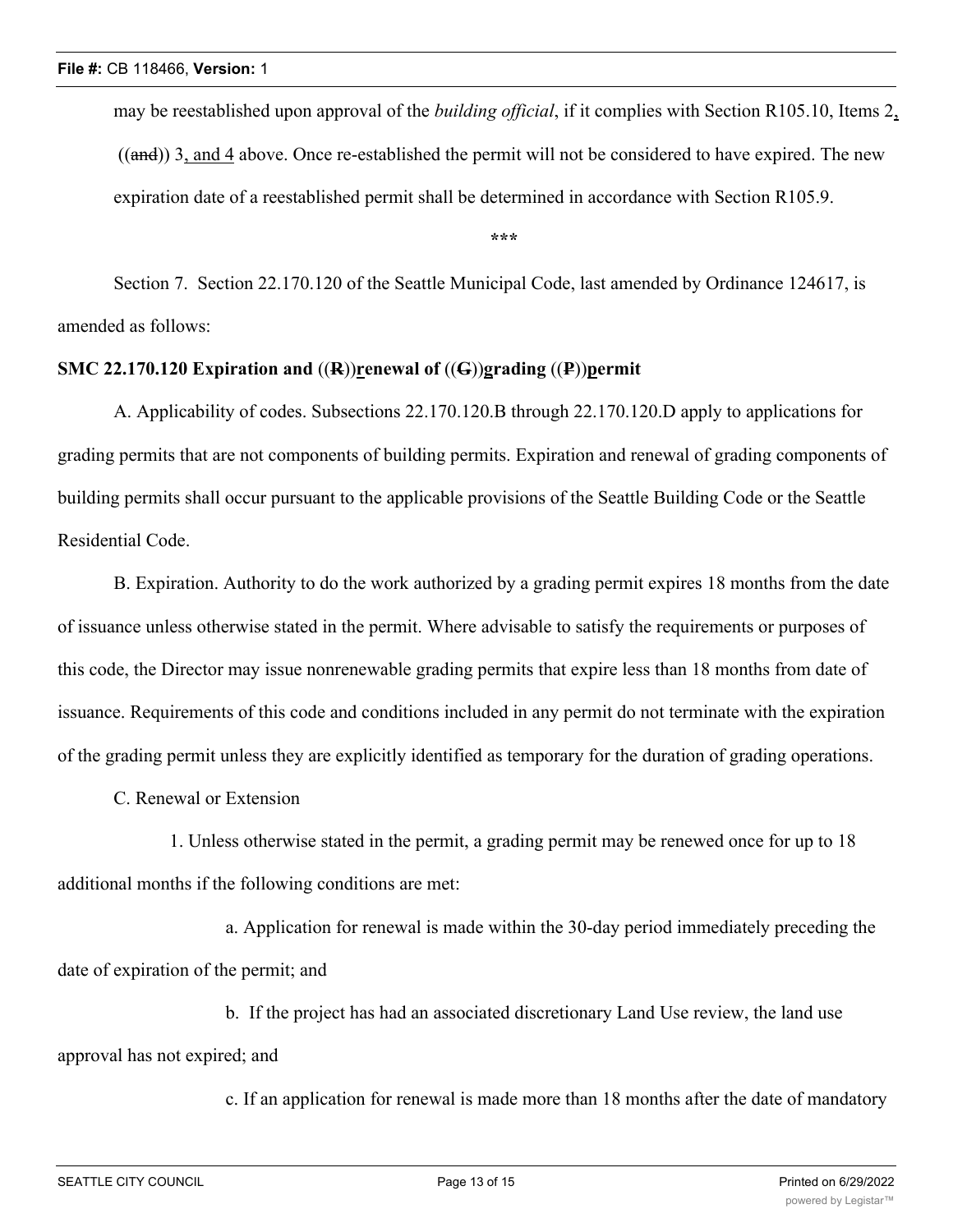compliance with a new or revised edition of this code, the Seattle Building, or Residential Code, the permit shall not be renewed unless:

1) The Director determines that the permit complies, or the permit is modified to comply, with the Seattle Building, Residential, Stormwater, Side Sewer, and Grading codes in effect on the date of application for renewal; or

2) The work authorized by the permit is substantially underway and progressing at a rate approved by the Director. "Substantially underway" means that normally required inspections have been approved for work such as excavation that is being completed on a continuing basis;

d. When an application for renewal is submitted on or after January 1, 2016, the permit shall not be renewed unless: (a) the Director determines that the permit complies, or is modified to comply, with the Seattle Stormwater Code in effect on the date of application for renewal; or (b) construction has started. For purposes of this provision, "started construction" means that the site work associated with and directly related to the approved project has begun. For example, grading the project site to final grade or utility installation constitutes the start of construction; simply clearing the project site does not.

2. Where advisable to satisfy the requirements or purposes of this code, the Director may issue grading permits that are not renewable, or are renewable only under specified special conditions.

3. In addition to renewals under subsection 22.170.120.C.1, a permit may be renewed, or the Director may extend a permit to expire more than 18 months from the date of issuance, if commencement or completion of the work authorized by the permit is delayed by litigation, appeals, strikes or other causes related to the work authorized by the permit, beyond the permit holder's control and the applicant submits a request for extension prior to expiration of the permit.

Section 8. This ordinance shall take effect and be in force on the later of: (a) January 1, 2016; or (b) the